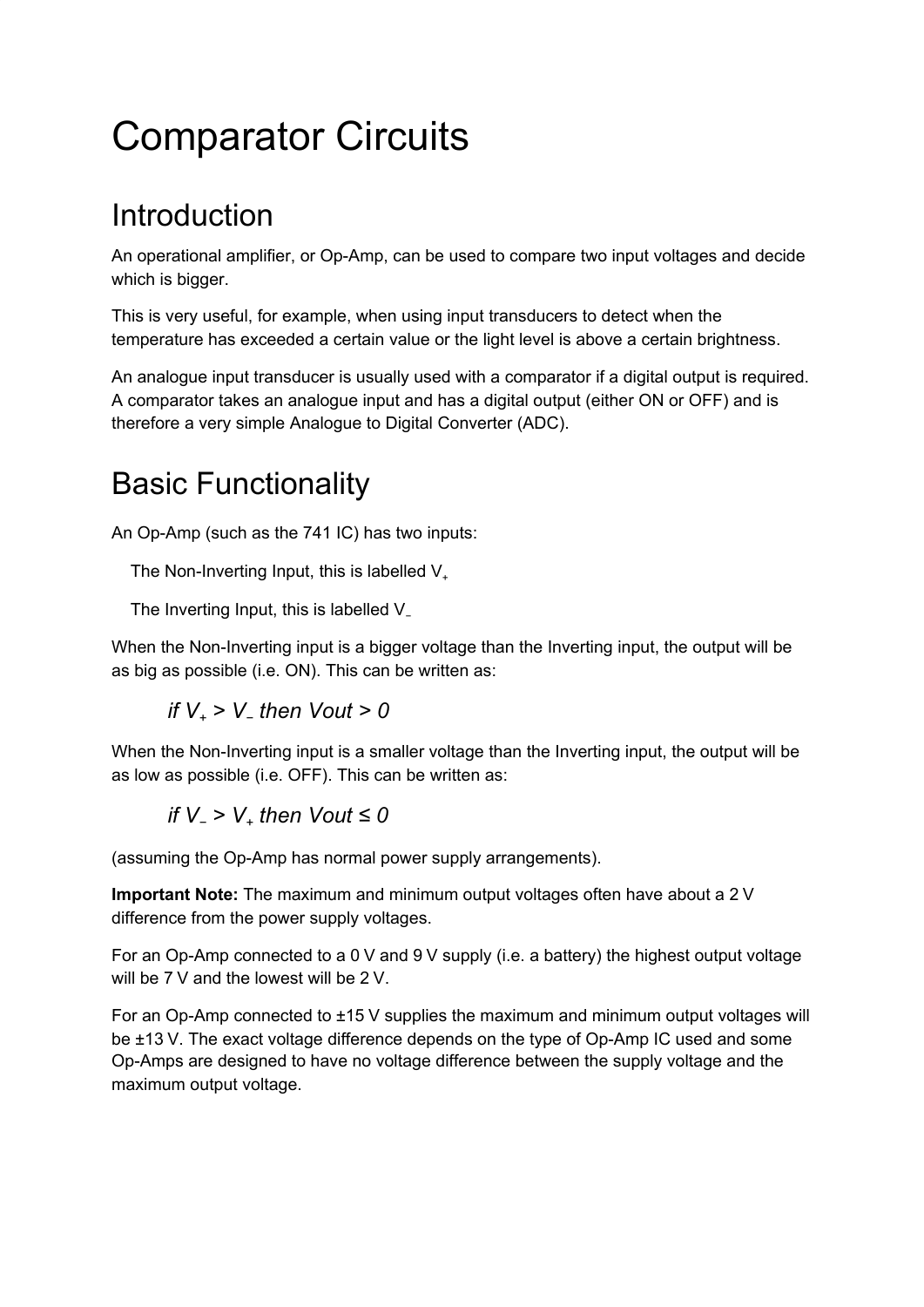### Several Examples

Non-Inverting Input

Inverting Input  $6V$ 

 $\mathbf{C}$ 

 $^{+}$ 

3V



 $+9V$ 

0V

Output

The Non-Inverting input is bigger than the Inverting input

The output will be as big as possible

The power supply is 9 V, therefore

 $V_{\text{out}}$  = 7 Volts

The Non-Inverting input is smaller than the Inverting input

The output will be as small as possible

The lower power supply is 0 V, therefore

 $V_{\text{out}}$  = 2 Volts



The Non-Inverting input is bigger than the Inverting input

The output will be as big as possible

The power supply is +12 V, therefore

 $V_{\text{out}}$  = +10 Volts



The output will be as small as possible

The lower power supply is −12 V, therefore

 $V_{\text{out}}$  = -10 Volts

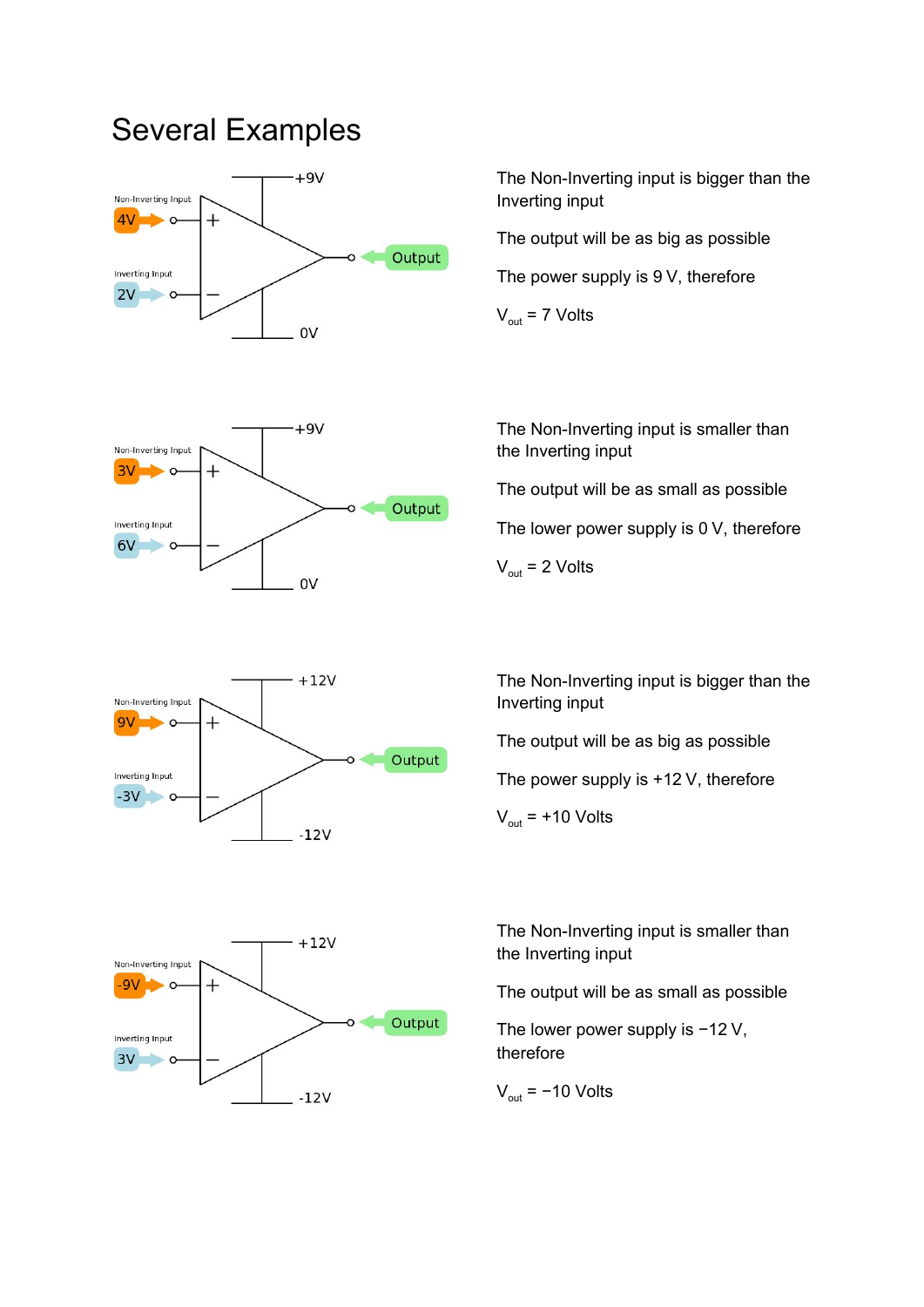### In Summary (using technical language):

An op-amp, used without any limiting feedback, will amplify the difference between the inputs by the open loop gain. As the open loop gain is assumed to be very large then even a very small difference between the inputs will result in the output saturating. The output saturating means that the output voltage gets as close to the supply voltage as possible. For example, if a standard 741 is used with ±15 V power supplies then the output voltage will either be +13 V or −13 V unless the inputs are within a few microvolts of each other. In effect the Op-Amp is comparing the two inputs and giving an output that shows which of the inputs is bigger ... hence the Op-Amp is acting as a comparator.

The output voltage is given by the equation:

$$
V_{out} = A_o (V_{+} - V_{-})
$$

Where  $\mathsf{A}_\mathrm{o}$  is the open loop gain.  $\mathsf{A}_\mathrm{o}$  is approximately 10 $^\mathrm{o}$  for standard Op-Amps

### Using LDRs, Thermistors and Potentiometers

When comparators are used as an input subsystem with an analogue transducer (such as an LDR) one of the inputs is held at a fixed reference voltage. The other input is connected to a potential divider containing the input transducer. The output of the comparator will either be ON or OFF.



The two 10 k $\Omega$  resistors form a potential divider and hold the Inverting input at 4.5 V, this is the fixed reference voltage.

The LDR and the unlabelled resistor form a potential divider that determines the voltage at the Non-Inverting input,  $V_{+}$ .

When it is DARK the resistance of the LDR is high and therefore  $\mathsf{V}_*$  is a low voltage.

The Non-Inverting input is smaller than 4.5 V and the output is LOW or OFF.

When it is LIGHT the resistance of the LDR is low and therefore  $\mathsf{V}_\text{\tiny{+}}$  is a higher voltage.

The Non-Inverting input is bigger than 4.5 V and the output is HIGH or ON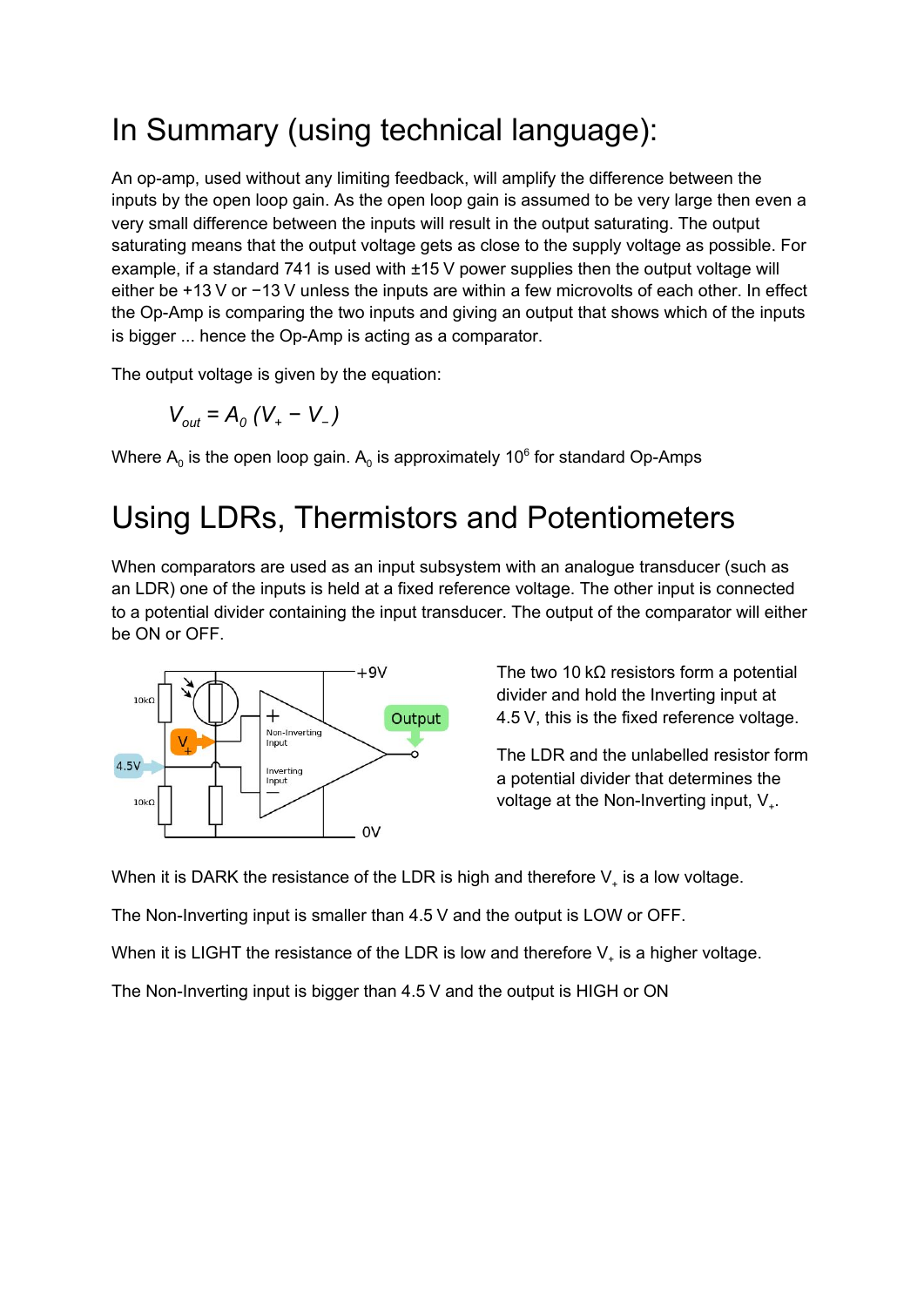

The fixed potential divider has been replaced with a potentiometer so that the reference voltage ( $\mathsf{V}_{\mathsf{ref}}$ ) at the Inverting input can be changed.

The thermistor and the unlabelled resistor form a potential divider that sets the voltage  $(V_+)$  at the Non-Inverting input.

When it is COLD the resistance of the thermistor is high and the voltage at the Non-Inverting input is bigger than the reference voltage at the Inverting input. The output is HIGH or ON.

When it is HOT the resistance of the thermistor is low and the voltage at the Non-Inverting input is smaller than the reference voltage at the Inverting input. The output is LOW or OFF.

The potentiometer sets the temperature at which the output changes from HIGH to LOW or LOW to HIGH.

At the point where the output changes state, the voltages at the Inverting and Non-Inverting inputs are (virtually) the same.

#### Source and Sink



The output of an Op-Amp can act as a current SOURCE.

Current flows from the positive power supply, through the Op-Amp, out of the output and through the LED (in this case) to the negative power supply, which could be zero volts or could be a negative voltage.

Negative power supply (or zero)

The output of the Op-Amp is at a high voltage and provides current for the output transducer.

The same is true of almost any active device such as logic gates, timers, counters and drivers. All of these active components can act as a current source.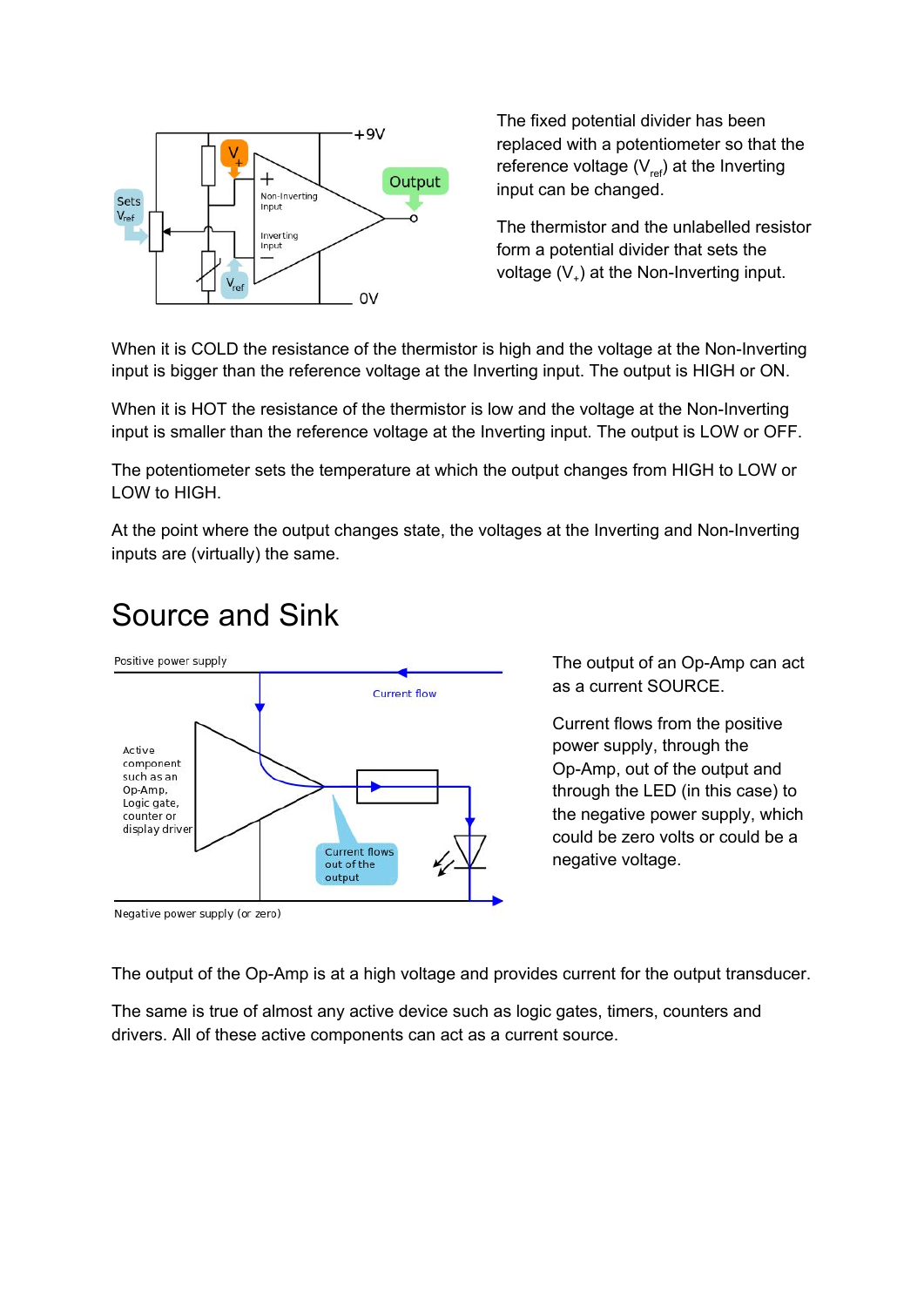

The output of an Op-Amp can act as a current SINK.

Current flows from a point of higher potential, into the output of the Op-Amp, through the Op-Amp and down to the negative power supply.

Negative power supply (or zero)

The output of the Op-Amp is at a low voltage (possibly negative) and allows current to flow through the output transducer from a point at a higher voltage.

The output of the Op-Amp is called the output because it controls the output transducer. It is NOT called the output because current flows out of the output because current can also flow into the output.

The same is true of almost any active device such as logic gates, timers, counters and drivers. All of these active components can act as a current sink.

## Example of an Op-Amp acting as both a current source and a current sink



The potentiometer provides a variable reference voltage ( $\mathsf{V}_{\mathsf{ref}}$ ) at the Inverting input.

The thermistor and the unlabelled resistor form a potential divider that sets the voltage  $(V_+)$  at the Non-Inverting input.

The ±15 V power supply means that the output will be either +13 V or −13 V.

When it is COLD the resistance of the thermistor is high and the voltage at the Non-Inverting input is bigger than the reference voltage at the Inverting input. The output is +13 V and the Red LED is forward biased. Current flows from the Op-Amp through the resistor, through the Red LED and down to 0 V. The output of the Op-Amp is a current source.

When it is HOT the resistance of the thermistor is low and the voltage at the Non-Inverting input is smaller than the reference voltage at the Inverting input. The output is −13 V and the Green LED is forward biased. Current flows from the 0 V supply, through the Green LED and the series resistor and into the Op-Amp down to the −15 V supply. The output of the Op-Amp is a current sink.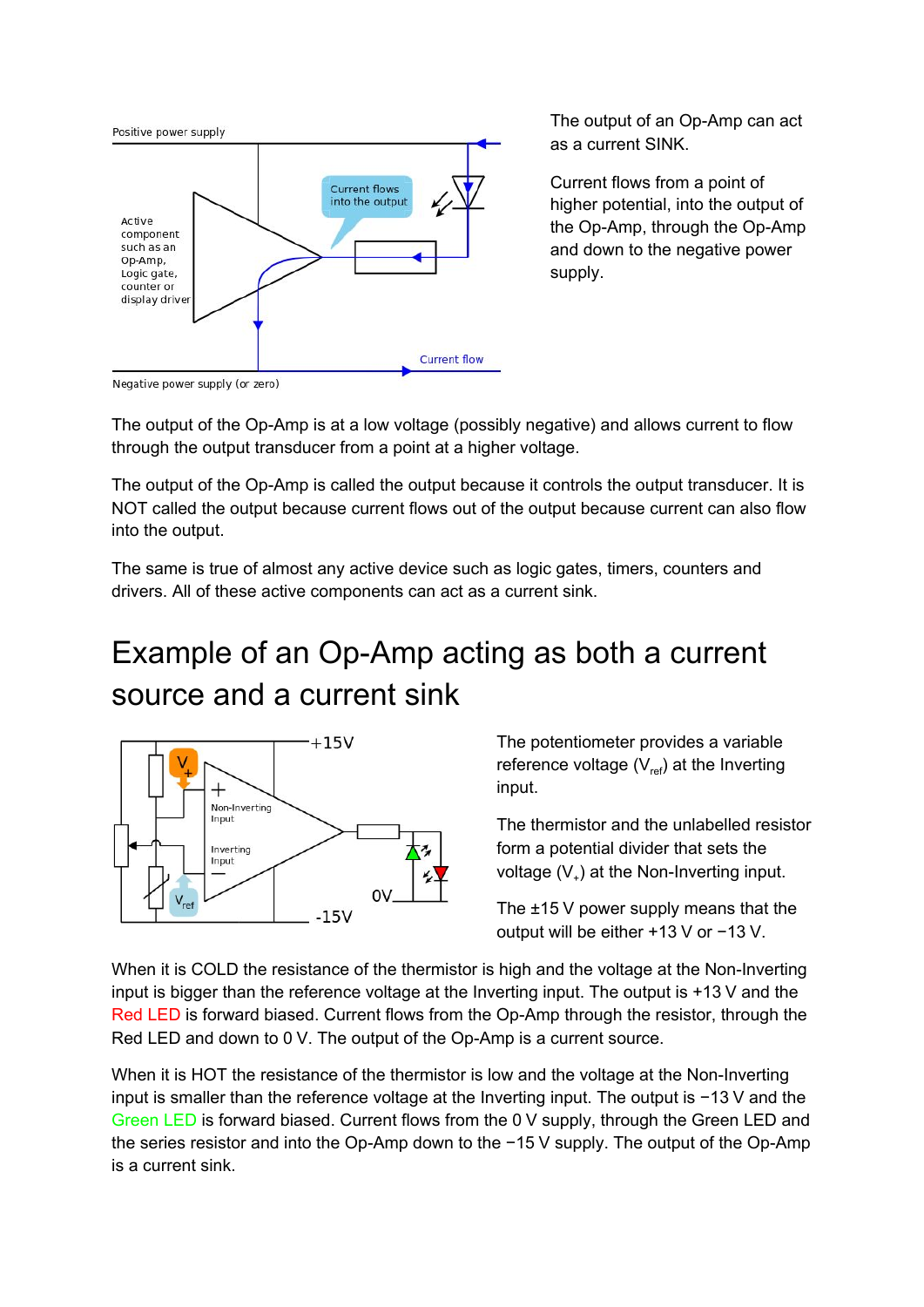### Range Detector

It can be very useful to know when an input is within a certain range of values. For example, a bath thermometer should tell you if the temperature is too hot or too cold or when it is within a given range and just right. This is achieved by connecting the input voltage to a pair of Op-Amps.



The three 10 k $\Omega$  resistors form a potential divider that divide the 9 V supply equally into three parts so that the Non-Inverting input of Op-Amp 1 is at 6 V and the Non-Inverting input of Op-Amp 2 is at 3 V.

The input voltage ( $\mathsf{V}_{\mathsf{in}}$ ) is connected to the Inverting inputs of both Op-Amps

When  $\mathsf{V}_{\mathsf{in}}$  is less than 3 V: The Non-Inverting inputs of both Op-Amps are larger than the Inverting inputs. Output  $1 = +13$  V and Output  $2 = +13$  V. There is no potential difference across the LED and the LED is therefore OFF.

When  $\mathsf{V}_{\mathsf{in}}$  is between 3 V and 6 V: The Non-Inverting input Op-Amp 1 is larger than the Inverting input and Output  $1 = +13$  V. The Non-Inverting input Op-Amp 2 is smaller than the Inverting input and Output 2 = −13 V. There is a potential difference of 26 V across the LED and the series resistor. Current flows from Op-Amp 1 (source), through the resistor and LED and into Op-Amp 2 (sink). The LED is therefore forward biased and will be illuminated.

When  $\mathsf{V}_{\mathsf{in}}$  is more than 6 V: The Non-Inverting inputs of both Op-Amps are smaller than the Inverting inputs. Output 1 = −13 V and Output 2 = −13 V. There is no potential difference across the LED and the LED is therefore OFF.

The LED is only lit when the input voltage is between 3 V and 6 V. The range of voltages can be changed by using different resistors for the potential divider or by using potentiometers to individually set each Non-Inverting input.

### Inputs and Output Combinations

Different input and output combinations can achieve the same result. The output of the Op-Amp can source and sink current and the Inverting and Non-Inverting inputs can be either way round.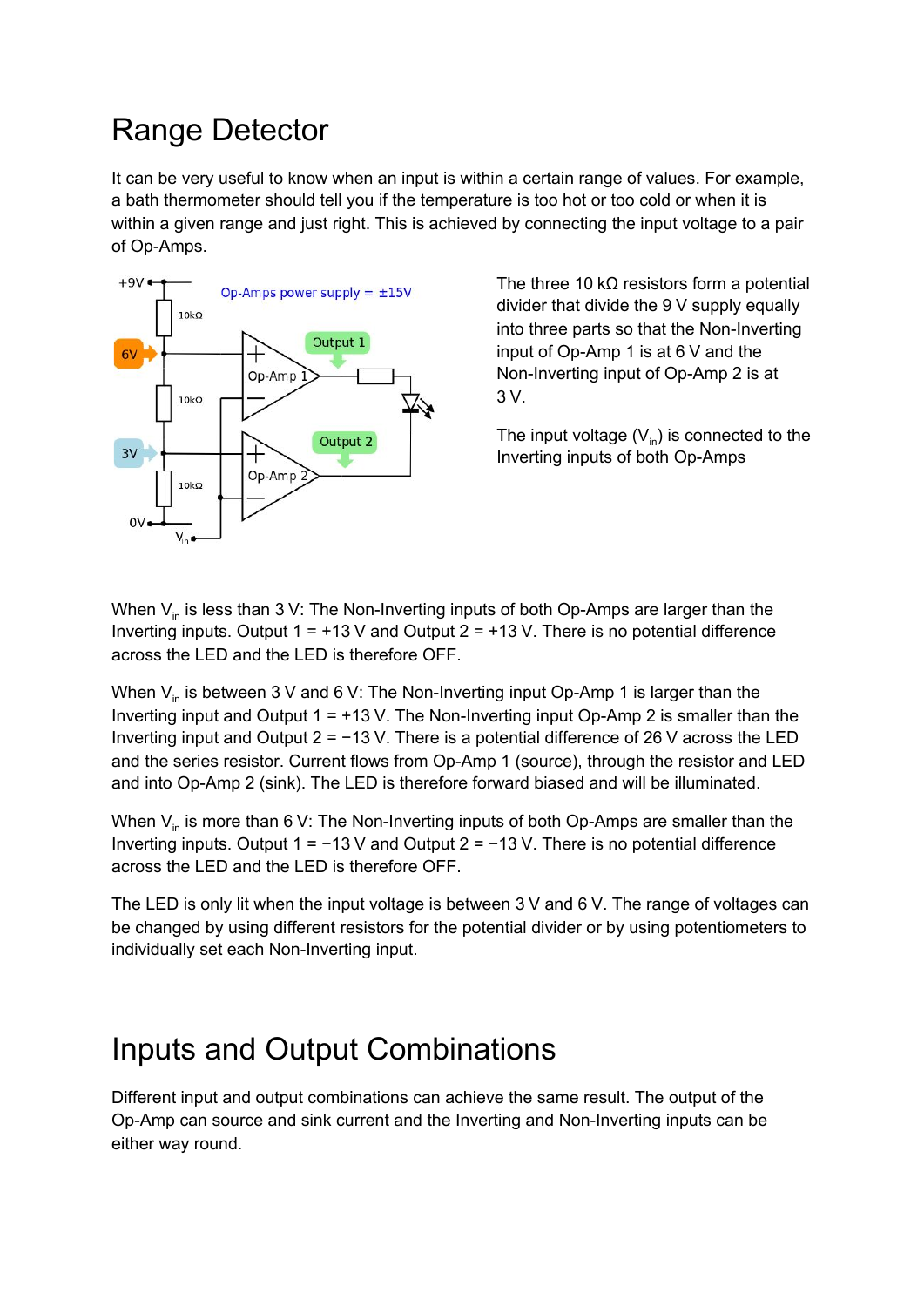#### In the first four examples, the Op-Amp acts as a current SOURCE









When the temperature rises, the resistance of the thermistor goes down. The voltage at the Non-Inverting input goes down. When it becomes less than the reference voltage the output voltage goes from 7 V to 2 V and the LED goes OFF.

When the temperature goes **UP**, the LED goes **OFF**.

Thermistor and resistor swap places. When the temperature rises, the resistance of the thermistor goes down. The voltage at the Non-Inverting input goes up. When it becomes more than the reference voltage the output voltage goes from 2 V to 7 V and the LED comes ON.

When the temperature goes **UP**, the LED comes **ON**.

Non-Inverting and Inverting inputs swap places. When the temperature rises, the resistance of the thermistor goes down. The voltage at the Inverting input goes down. When it becomes less than the reference voltage the output voltage goes from 2 V to 7 V and the LED comes ON.

When the temperature goes **UP**, the LED comes **ON**.

Thermistor and resistor swap places. When the temperature rises, the resistance of the thermistor goes down. The voltage at the Inverting input goes up. When it becomes more than the reference voltage the output voltage goes from 7 V to 2 V and the LED goes OFF.

When the temperature goes **UP**, the LED goes **OFF**.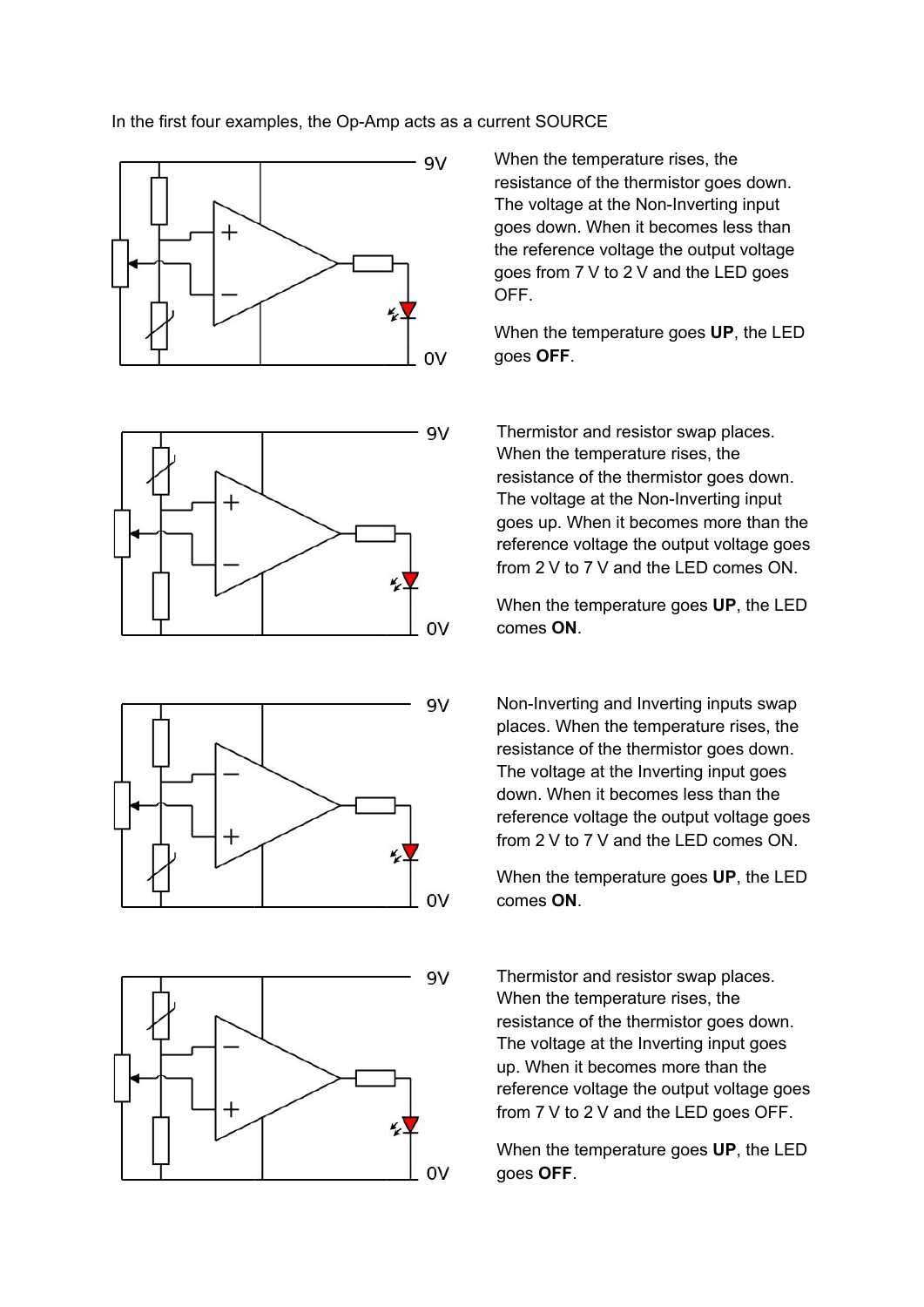In the next four examples, the Op-Amp acts as a current SINK



When the temperature rises, the resistance of the thermistor goes down. The voltage at the Non-Inverting input goes down. When it becomes less than the reference voltage the output voltage goes from 7 V to 2 V.

The potential difference across the LED is now ( $9$  V – 2 V) 7 V and the LED comes ON.

Current flows from the 9 V rail, through the LED and resistor and into the Op-Amp which is acting as a current sink.

When the temperature goes **UP**, the LED comes **ON**.



Thermistor and resistor swap places. When the temperature rises, the resistance of the thermistor goes down. The voltage at the Non-Inverting input goes up. When it becomes more than the reference voltage the output voltage goes from 2 V to 7 V. The potential difference across the LED is now only 2 V and the LED goes OFF.

When the temperature goes **UP**, the LED goes **OFF**.



Non-Inverting and Inverting inputs swap places. When the temperature rises, the resistance of the thermistor goes down. The voltage at the Inverting input goes down. When it becomes less than the reference voltage the output voltage goes from 2 V to 7 V. The potential difference across the LED is now reduced to 2 V and the LED goes OFF.

When the temperature goes **UP**, the LED goes **OFF**.